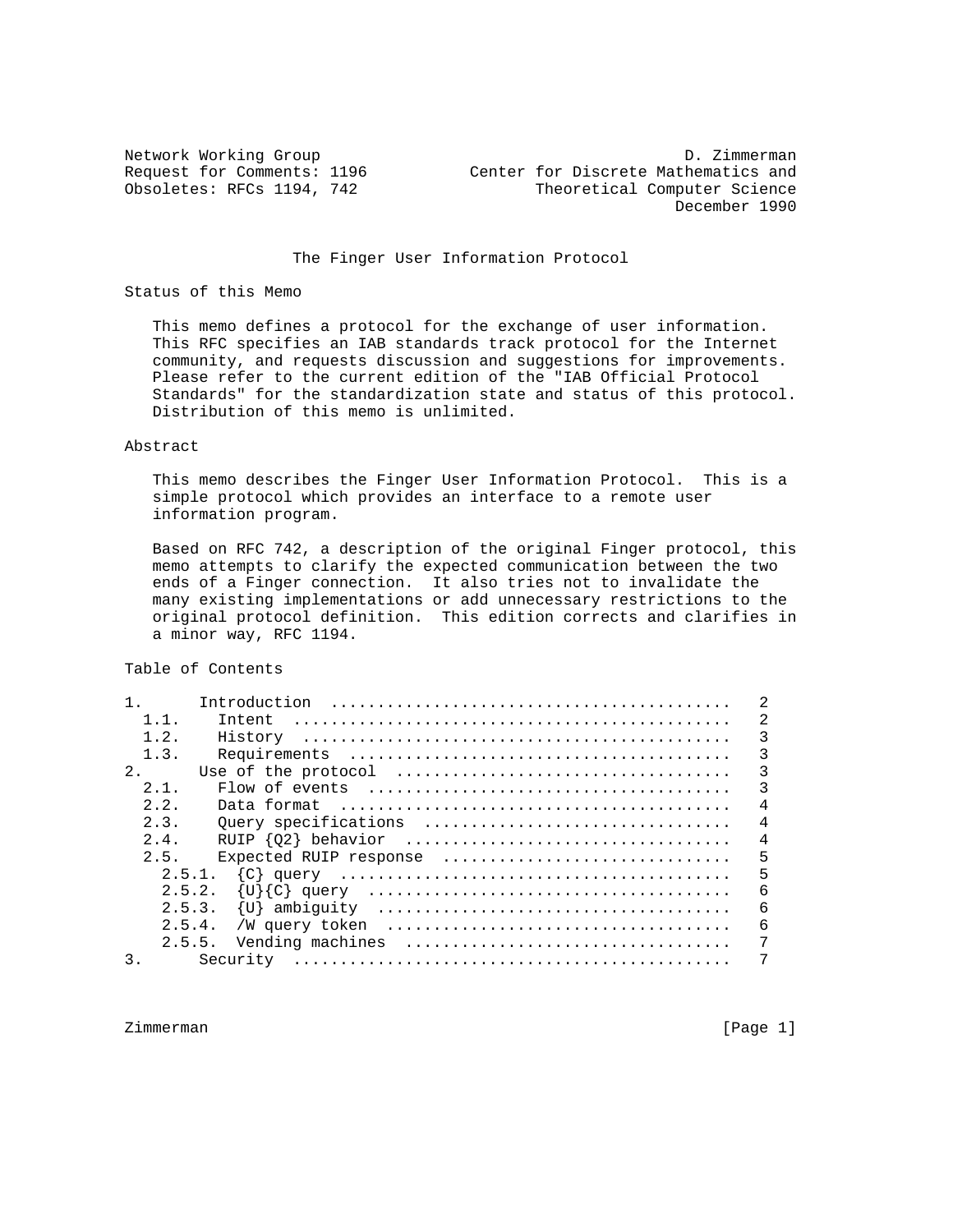| 3.1.    | Implementation security                                                                          |     |
|---------|--------------------------------------------------------------------------------------------------|-----|
| 3.2.    | RUIP security $\dots\dots\dots\dots\dots\dots\dots\dots\dots\dots\dots\dots\dots\dots\dots\dots$ |     |
|         |                                                                                                  | 7   |
|         |                                                                                                  | 8   |
| 3.2.3.  |                                                                                                  | 8   |
| 3.2.4.  | User information files                                                                           | 8   |
|         | 3.2.5. Execution of user programs                                                                | 9   |
|         |                                                                                                  | 9   |
|         |                                                                                                  | 9   |
|         |                                                                                                  | 9   |
| 4.      |                                                                                                  | 10  |
| $4.1$ . | Example with a null command line $({c})$                                                         | 10  |
| 4.2.    | Example with name specified $({U}{C})$                                                           | 10  |
| 4.3.    | Example with ambiguous name specified $({U}{c})$                                                 | 11  |
| 4.4.    | Example of query type $\{Q2\}$ ( $\{U\}\{H\}\{H\}\{C\}$ )                                        | 11  |
| 5.      |                                                                                                  | 12. |
| б.      | Security Considerations                                                                          | 12. |
| 7.      | Author's Address                                                                                 | 12. |

- 1. Introduction
- 1.1. Intent

 This memo describes the Finger User Information Protocol. This is a simple protocol which provides an interface to a remote user information program (RUIP).

 Based on RFC 742, a description of the original Finger protocol, this memo attempts to clarify the expected communication between the two ends of a Finger connection. It also tries not to invalidate the many current implementations or add unnecessary restrictions to the original protocol definition.

 The most prevalent implementations of Finger today seem to be primarily derived from the BSD UNIX work at the University of California, Berkeley. Thus, this memo is based around the BSD version's behavior.

 However, the BSD version provides few options to tailor the Finger RUIP for a particular site's security policy, or to protect the user from dangerous data. Furthermore, there are MANY potential security holes that implementors and administrators need to be aware of, particularly since the purpose of this protocol is to return information about a system's users, a sensitive issue at best. Therefore, this memo makes a number of important security comments and recommendations.

Zimmerman [Page 2]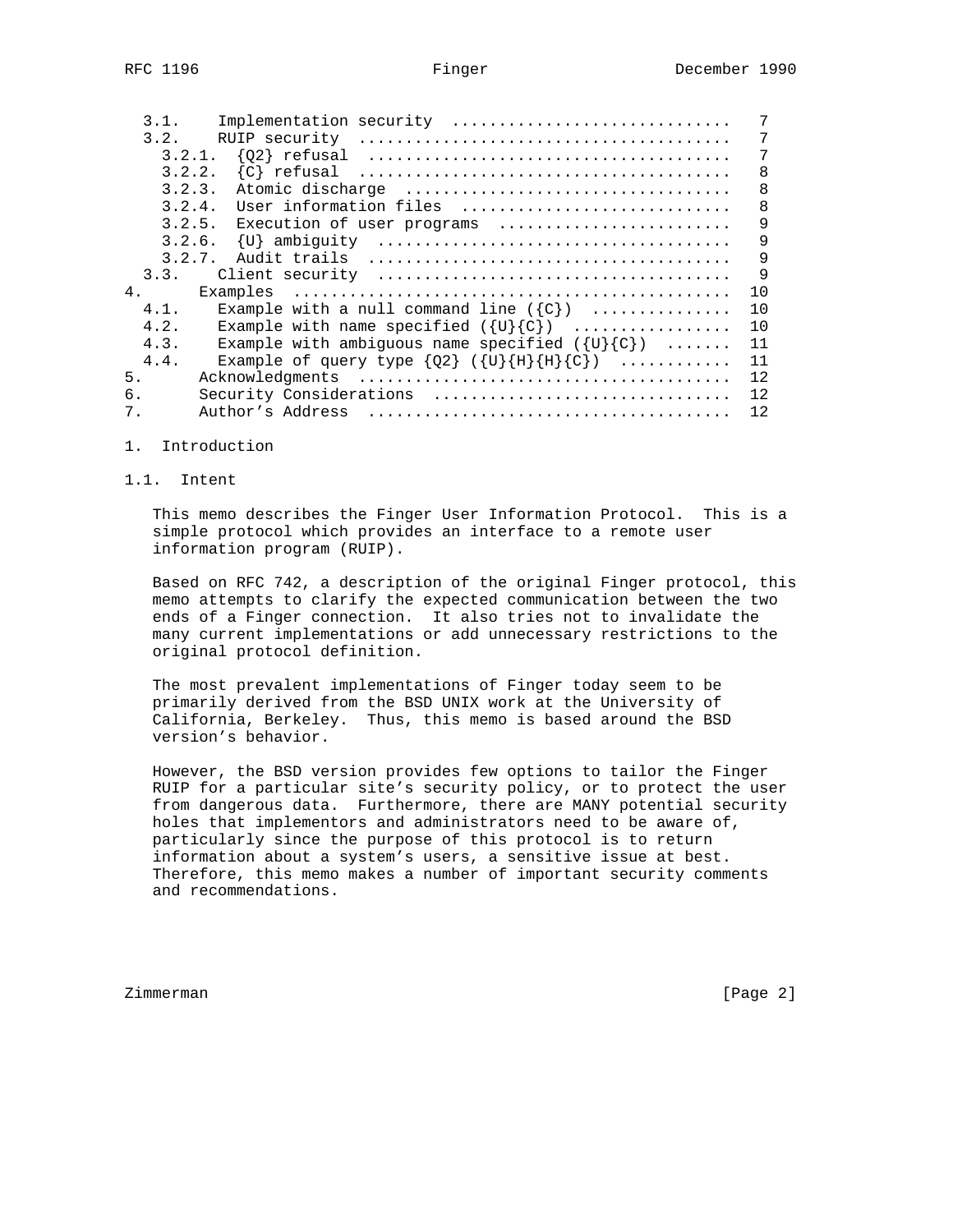# 1.2. History

 The FINGER program at SAIL, written by Les Earnest, was the inspiration for the NAME program on ITS. Earl Killian at MIT and Brian Harvey at SAIL were jointly responsible for implementing the original protocol.

 Ken Harrenstien is the author of RFC 742, "Name/Finger", which this memo began life as.

1.3. Requirements

 In this document, the words that are used to define the significance of each particular requirement are capitalized. These words are:

\* "MUST"

 This word or the adjective "REQUIRED" means that the item is an absolute requirement of the specification.

\* "SHOULD"

 This word or the adjective "RECOMMENDED" means that there may exist valid reasons in particular circumstances to ignore this item, but the full implications should be understood and the case carefully weighed before choosing a different course.

\* "MAY"

 This word or the adjective "OPTIONAL" means that this item is truly optional. One vendor may choose to include the item because a particular marketplace requires it or because it enhances the product, for example; another vendor may omit the same item.

 An implementation is not compliant if it fails to satisfy one or more of the MUST requirements. An implementation that satisfies all the MUST and all the SHOULD requirements is said to be "unconditionally compliant"; one that satisfies all the MUST requirements but not all the SHOULD requirements is said to be "conditionally compliant".

2. Use of the protocol

### 2.1. Flow of events

 Finger is based on the Transmission Control Protocol, using TCP port 79 decimal (117 octal). A TCP connection is opened to a remote host on the Finger port. An RUIP becomes available on the remote end of the connection to process the request. The RUIP is sent a one line

Zimmerman [Page 3]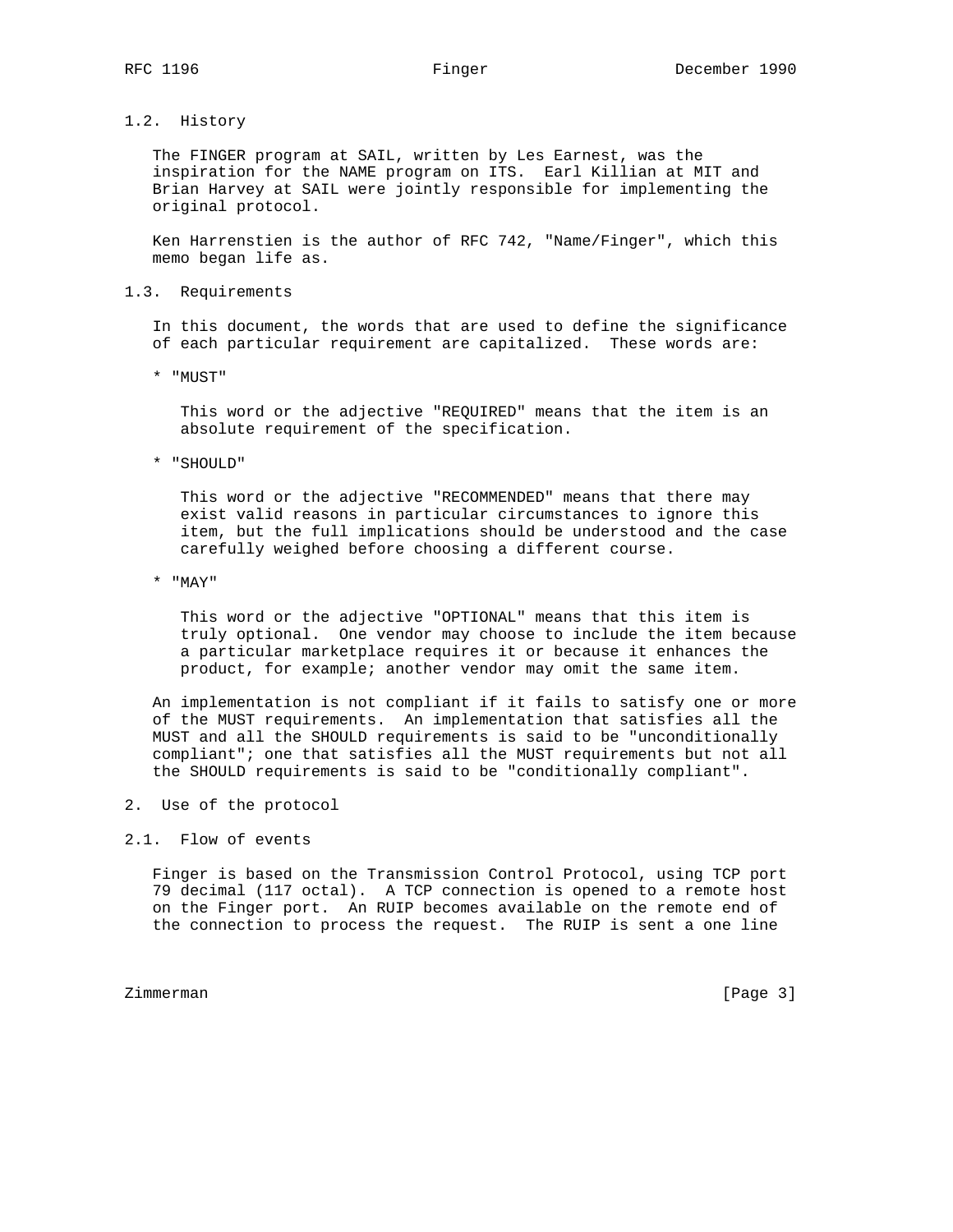query based upon the Finger query specification. The RUIP processes the query, returns an answer, then closes the connection normally.

2.2. Data format

 Any data transferred MUST be in ASCII format, with no parity, and with lines ending in CRLF (ASCII 13 followed by ASCII 10). This excludes other character formats such as EBCDIC, etc. This also means that any characters between ASCII 128 and ASCII 255 should truly be international data, not 7-bit ASCII with the parity bit set.

2.3. Query specifications

An RUIP MUST accept the entire Finger query specification.

The Finger query specification is defined:

- ${Q1}$  ::=  $[{U}] [W] {C}$
- ${Q2}$  ::=  $[{U}]{H} [H]$   $[/W] {C}$
- ${U}$  ::= username
- ${H}$  ::= @hostname | @hostname ${H}$
- ${C}$  ::= <CRLF>

 {H}, being recursive, means that there is no arbitrary limit on the number of @hostname tokens in the query. In examples of the {Q2} request specification, the number of @hostname tokens is limited to two, simply for brevity.

Be aware that  ${Q1}$  and  ${Q2}$  do not refer to a user typing "finger user@host" from an operating system prompt. It refers to the line that an RUIP actually receives. So, if a user types "finger user@host<CRLF>", the RUIP on the remote host receives "user<CRLF>", which corresponds to  ${Q1}$ .

 As with anything in the IP protocol suite, "be liberal in what you accept".

2.4. RUIP {Q2} behavior

A query of  ${Q2}$  is a request to forward a query to another RUIP. An RUIP MUST either provide or actively refuse this forwarding service (see section 3.2.1). If an RUIP provides this service, it MUST conform to the following behavior:

Zimmerman [Page 4]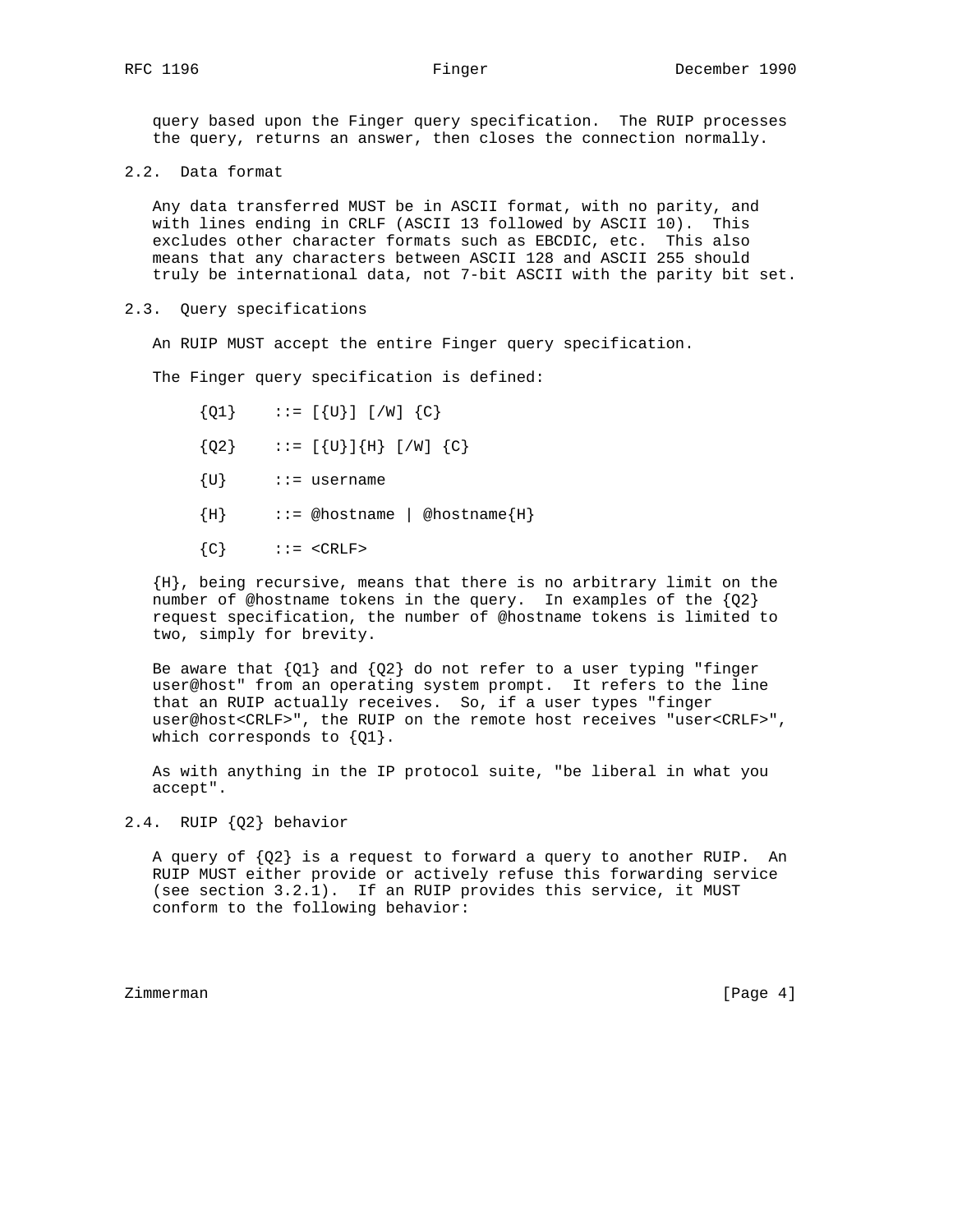Given that:

 Host <H1> opens a Finger connection <F1-2> to an RUIP on host  $<$ H2>.

 $\langle$ H1> gives the  $\langle$ H2> RUIP a query  $\langle$ Q1-2> of type  $\{Q2\}$ (e.g., FOO@HOST1@HOST2).

It should be derived that:

Host <H3> is the right-most host in <Q1-2> (i.e., HOST2)

 Query <Q2-3> is the remainder of <Q1-2> after removing the right-most "@hostname" token in the query (i.e., FOO@HOST1)

And so:

 The <H2> RUIP then must itself open a Finger connection <F2-3> to <H3>, using <Q2-3>.

 The <H2> RUIP must return any information received from <F2-3> to <H1> via <F1-2>.

 The <H2> RUIP must close <F1-2> in normal circumstances only when the <H3> RUIP closes <F2-3>.

## 2.5. Expected RUIP response

 For the most part, the output of an RUIP doesn't follow a strict specification, since it is designed to be read by people instead of programs. It should mainly strive to be informative.

 Output of ANY query is subject to the discussion in the security section.

2.5.1. {C} query

 A query of {C} is a request for a list of all online users. An RUIP MUST either answer or actively refuse (see section 3.2.2). If it answers, then it MUST provide at least the user's full name. The system administrator SHOULD be allowed to include other useful information (per section 3.2.3), such as:

- terminal location
- office location
- office phone number
- job name
- idle time (number of minutes since last typed input, or

Zimmerman [Page 5]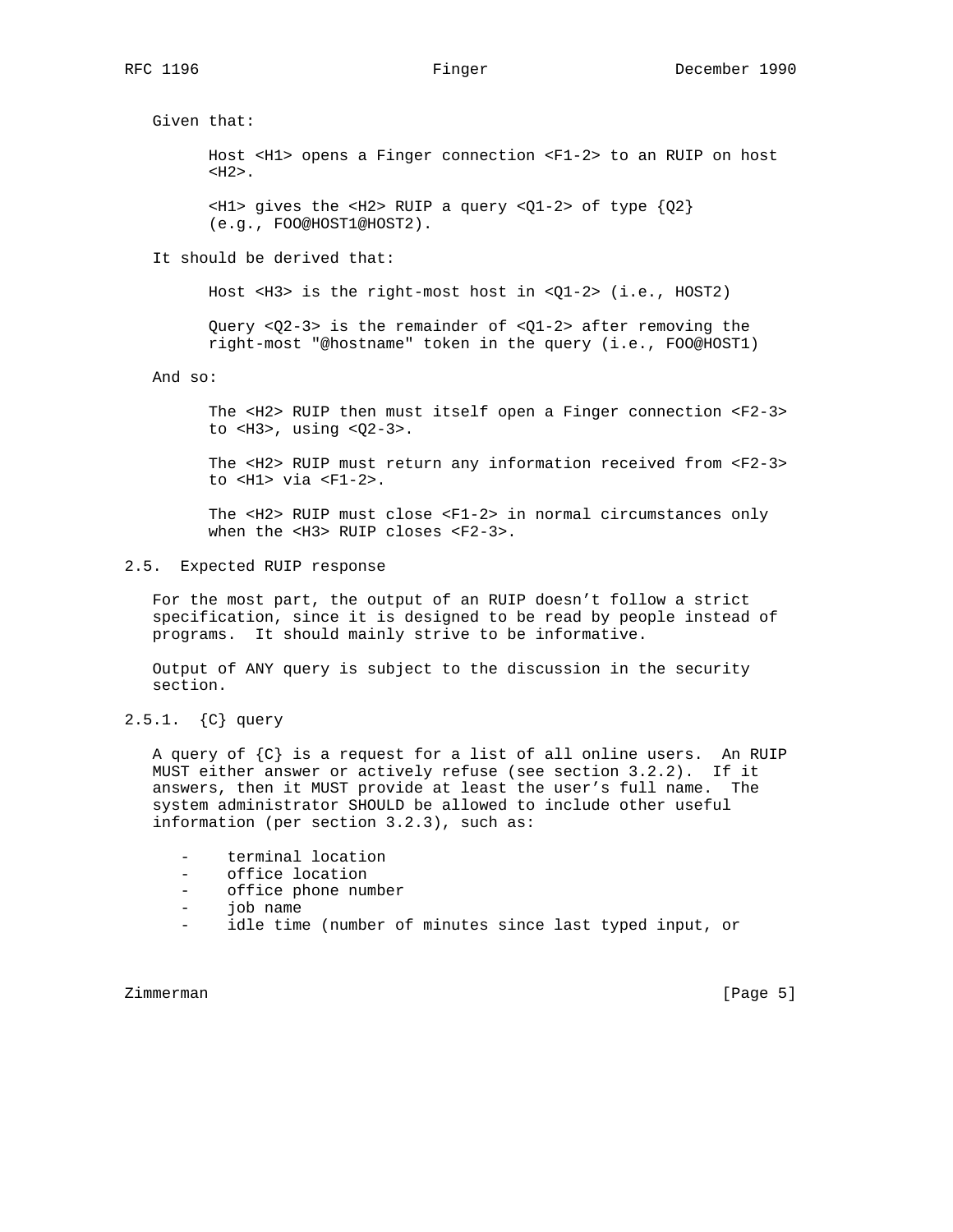since last job activity).

2.5.2. {U}{C} query

A query of  $\{U\}$  (C) is a request for in-depth status of a specified user  $\{U\}$ . If you really want to refuse this service, you probably don't want to be running Finger in the first place.

 An answer MUST include at least the full name of the user. If the user is logged in, at least the same amount of information returned by  ${C}$  for that user MUST also be returned by  ${U}{C}$ .

 Since this is a query for information on a specific user, the system administrator SHOULD be allowed to choose to return additional useful information (per section 3.2.3), such as:

- office location
- office phone number
- home phone number
- status of login (not logged in, logout time, etc)
- user information file

 A user information file is a feature wherein a user may leave a short message that will be included in the response to Finger requests. (This is sometimes called a "plan" file.) This is easily implemented by (for example) having the program look for a specially named text file in the user's home directory or some common area; the exact method is left to the implementor. The system administrator SHOULD be allowed to specifically turn this feature on and off. See section 3.2.4 for caveats.

 There MAY be a way for the user to run a program in response to a Finger query. If this feature exists, the system administrator SHOULD be allowed to specifically turn it on and off. See section 3.2.5 for caveats.

2.5.3. {U} ambiguity

 Allowable "names" in the command line MUST include "user names" or "login names" as defined by the system. If a name is ambiguous, the system administrator SHOULD be allowed to choose whether or not all possible derivations should be returned in some fashion (per section 3.2.6).

2.5.4. /W query token

The token /W in the  ${Q1}$  or  ${Q2}$  query types SHOULD at best be interpreted at the last RUIP to signify a higher level of verbosity

Zimmerman [Page 6]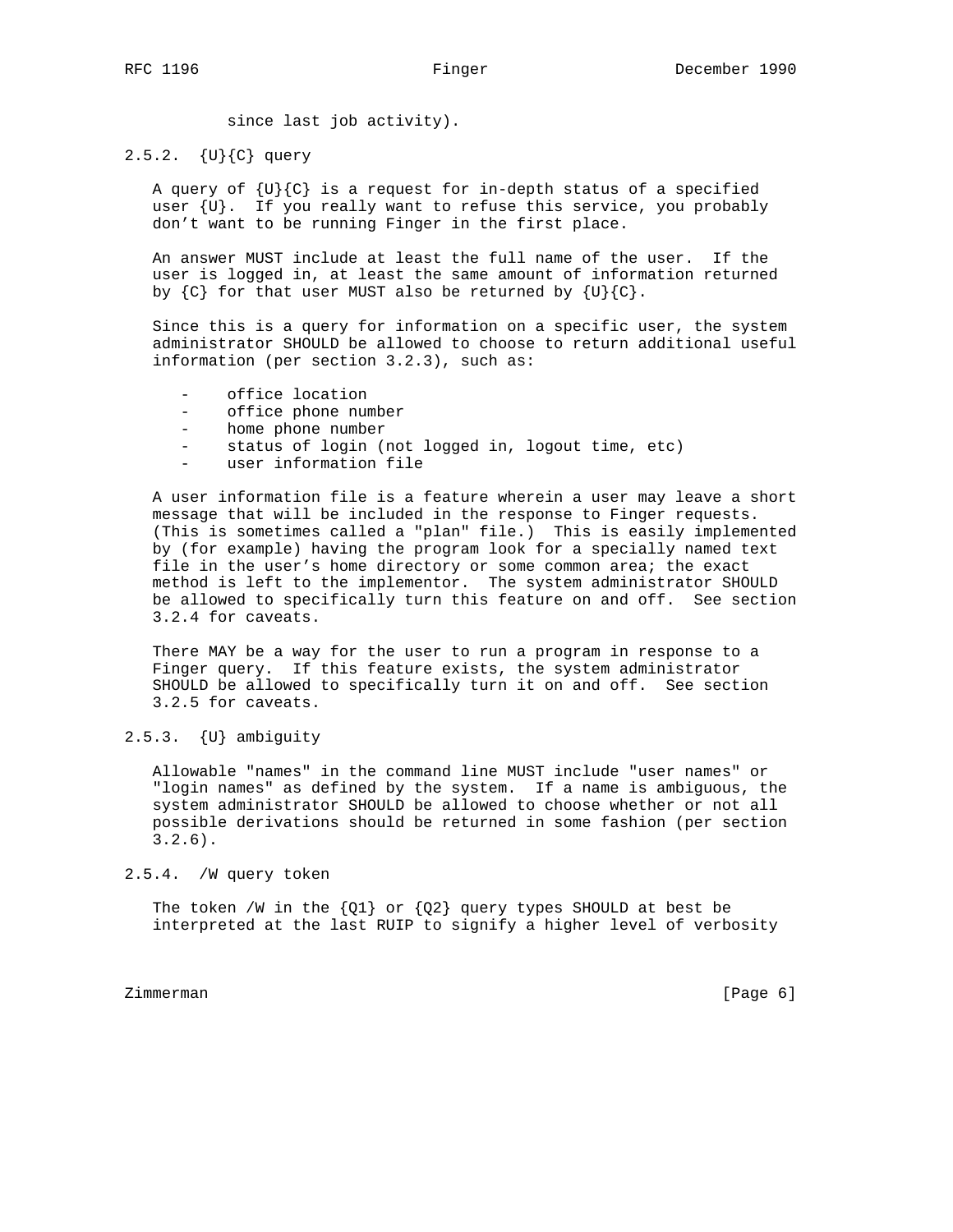in the user information output, or at worst be ignored.

# 2.5.5. Vending machines

Vending machines SHOULD respond to a  $\{C\}$  request with a list of all items currently available for purchase and possible consumption. Vending machines SHOULD respond to a  $\{U\}$  and  $\{C\}$  request with a detailed count or list of the particular product or product slot. Vending machines should NEVER NEVER EVER eat requests. Or money.

### 3. Security

# 3.1. Implementation security

 Sound implementation of Finger is of the utmost importance. Implementations should be tested against various forms of attack. In particular, an RUIP SHOULD protect itself against malformed inputs. Vendors providing Finger with the operating system or network software should subject their implementations to penetration testing.

 Finger is one of the avenues for direct penetration, as the Morris worm pointed out quite vividly. Like Telnet, FTP and SMTP, Finger is one of the protocols at the security perimeter of a host. Accordingly, the soundness of the implementation is paramount. The implementation should receive just as much security scrutiny during design, implementation, and testing as Telnet, FTP, or SMTP.

## 3.2. RUIP security

 Warning!! Finger discloses information about users; moreover, such information may be considered sensitive. Security administrators should make explicit decisions about whether to run Finger and what information should be provided in responses. One existing implementation provides the time the user last logged in, the time he last read mail, whether unread mail was waiting for him, and who the most recent unread mail was from! This makes it possible to track conversations in progress and see where someone's attention was focused. Sites that are information-security conscious should not run Finger without an explicit understanding of how much information it is giving away.

# 3.2.1. {Q2} refusal

 For individual site security concerns, the system administrator SHOULD be given an option to individually turn on or off RUIP processing of  ${Q2}$ . If RUIP processing of  ${Q2}$  is turned off, the RUIP MUST return a service refusal message of some sort. "Finger forwarding service denied" is adequate. The purpose of this is to

Zimmerman [Page 7]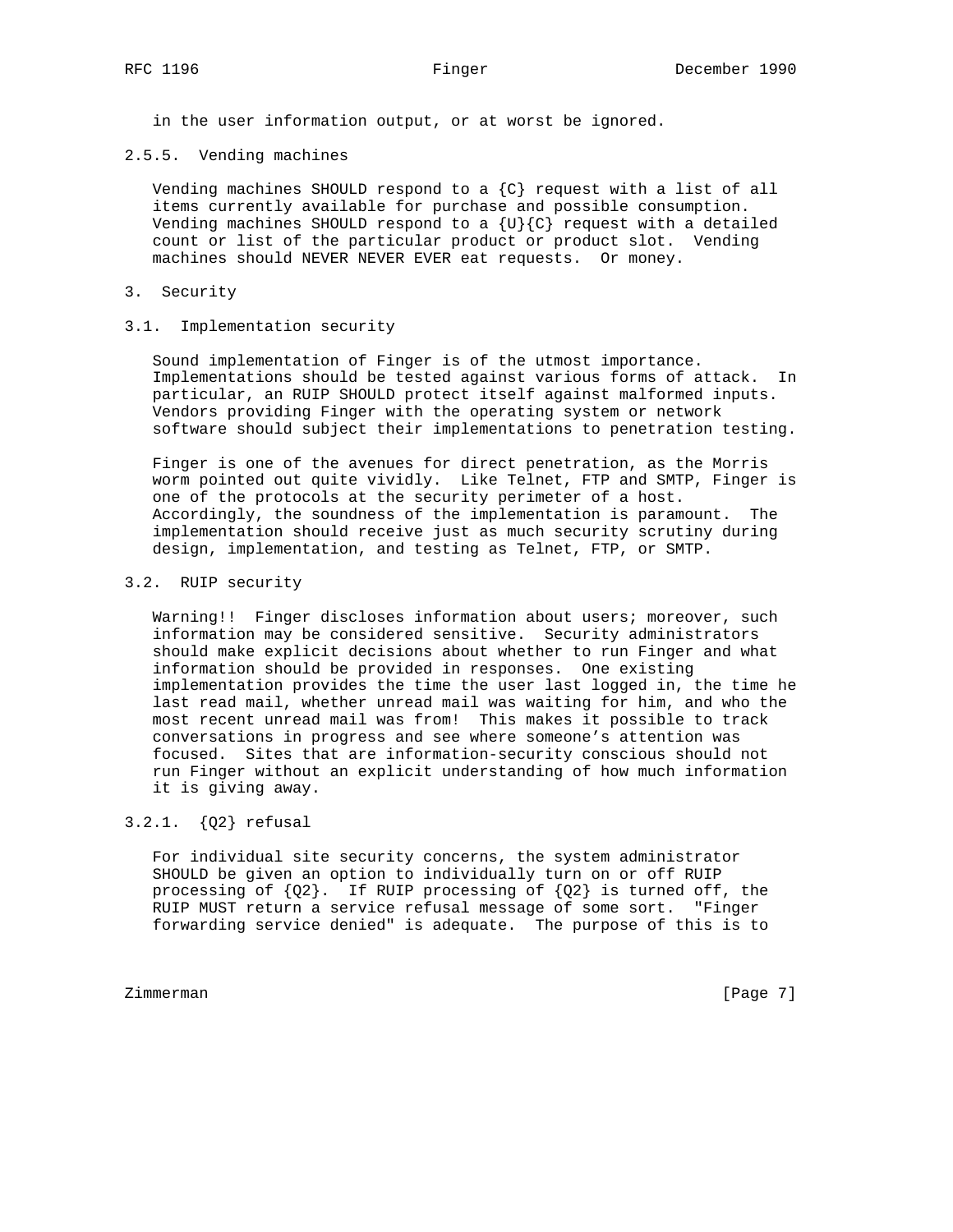allow individual hosts to choose to not forward Finger requests, but if they do choose to, to do so consistently.

Overall, there are few cases which would warrant processing of  ${Q2}$  at all, and they are far outweighed by the number of cases for refusing to process  ${Q2}$ . In particular, be aware that if a machine is part of security perimeter (that is, it is a gateway from the outside world to some set of interior machines), then turning  ${Q2}$  on provides a path through that security perimeter. Therefore, it is RECOMMENDED that the default of the  ${Q2}$  processing option be to refuse processing. It certainly should not be enabled in gateway machines without careful consideration of the security implications.

# 3.2.2. {C} refusal

 For individual site security concerns, the system administrator SHOULD be given an option to individually turn on or off RUIP acceptance of  ${C}$ . If RUIP processing of  ${C}$  is turned off, the RUIP MUST return a service refusal message of some sort. "Finger online user list denied" is adequate. The purpose of this is to allow individual hosts to choose to not list the users currently online.

# 3.2.3. Atomic discharge

 All implementations of Finger SHOULD allow individual system administrators to tailor what atoms of information are returned to a query. For example:

- Administrator A should be allowed to specifically choose to return office location, office phone number, home phone number, and logged in/logout time.
- Administrator B should be allowed to specifically choose to return only office location, and office phone number.
- Administrator C should be allowed to specifically choose to return the minimum amount of required information, which is the person's full name.

# 3.2.4. User information files

 Allowing an RUIP to return information out of a user-modifiable file should be seen as equivalent to allowing any information about your system to be freely distributed. That is, it is potentially the same as turning on all specifiable options. This information security breach can be done in a number of ways, some cleverly, others straightforwardly. This should disturb the sleep of system administrators who wish to control the returned information.

Zimmerman [Page 8]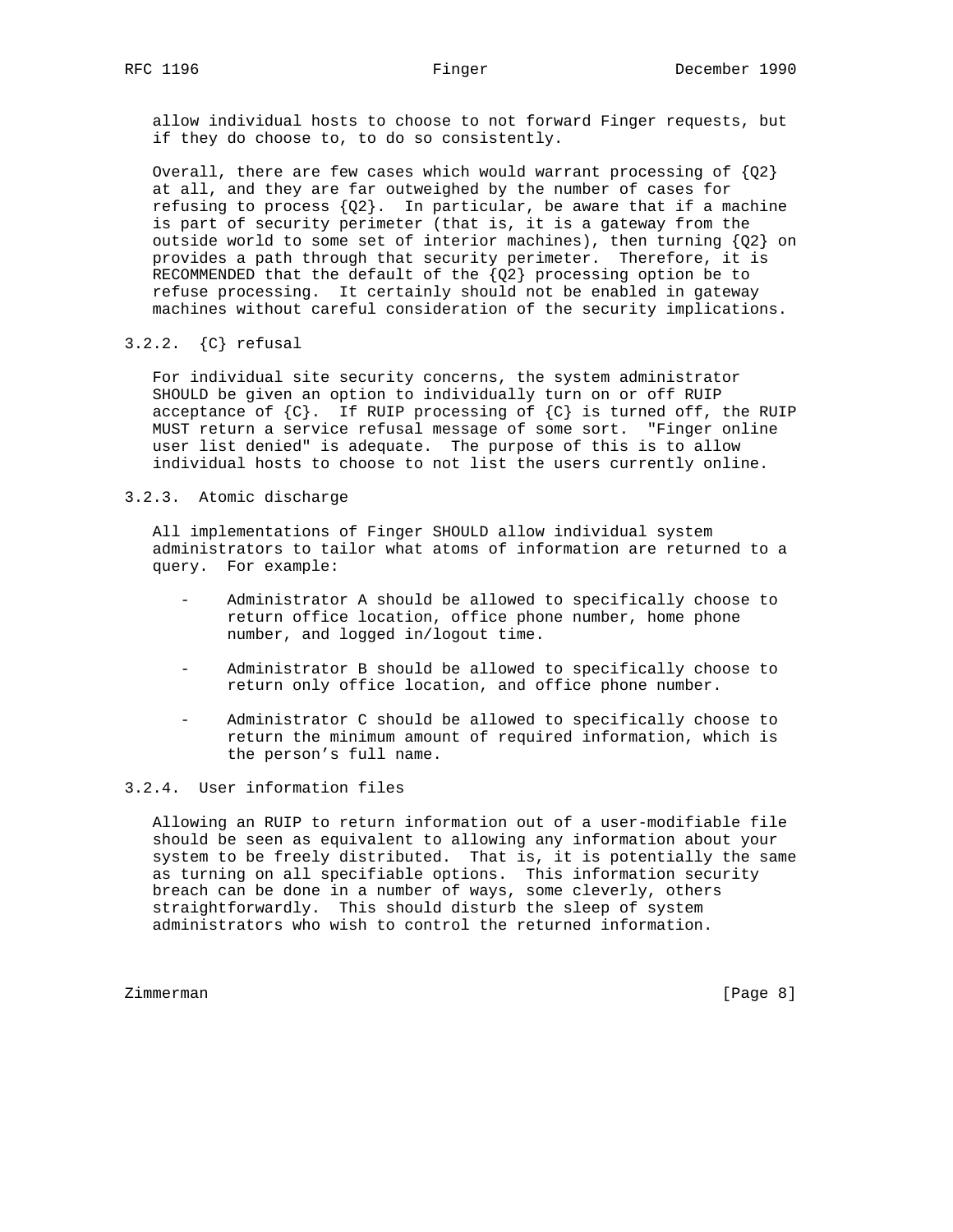## 3.2.5. Execution of user programs

 Allowing an RUIP to run a user program in response to a Finger query is potentially dangerous. BE CAREFUL!! -- the RUIP MUST NOT allow system security to be compromised by that program. Implementing this feature may be more trouble than it is worth, since there are always bugs in operating systems, which could be exploited via this type of mechanism.

# 3.2.6. {U} ambiguity

 Be aware that a malicious user's clever and/or persistent use of this feature can result in a list of most of the usernames on a system. Refusal of  $\{U\}$  ambiguity should be considered in the same vein as refusal of  $\{C\}$  requests (see section 3.2.2).

3.2.7. Audit trails

 Implementations SHOULD allow system administrators to log Finger queries.

3.3. Client security

 It is expected that there will normally be some client program that the user runs to query the initial RUIP. By default, this program SHOULD filter any unprintable data, leaving only printable 7-bit characters (ASCII 32 through ASCII 126), tabs (ASCII 9), and CRLFs. This is to protect against people playing with terminal escape codes, changing other peoples' X window names, or committing other dastardly or confusing deeds. Two separate user options SHOULD be considered to modify this behavior, so that users may choose to view international or control characters:

- one to allow all characters less than ASCII 32
- another to allow all characters greater than ASCII 126

 For environments that live and breathe international data, the system administrator SHOULD be given a mechanism to enable the latter option by default for all users on a particular system. This can be done via a global environment variable or similar mechanism.

Zimmerman [Page 9]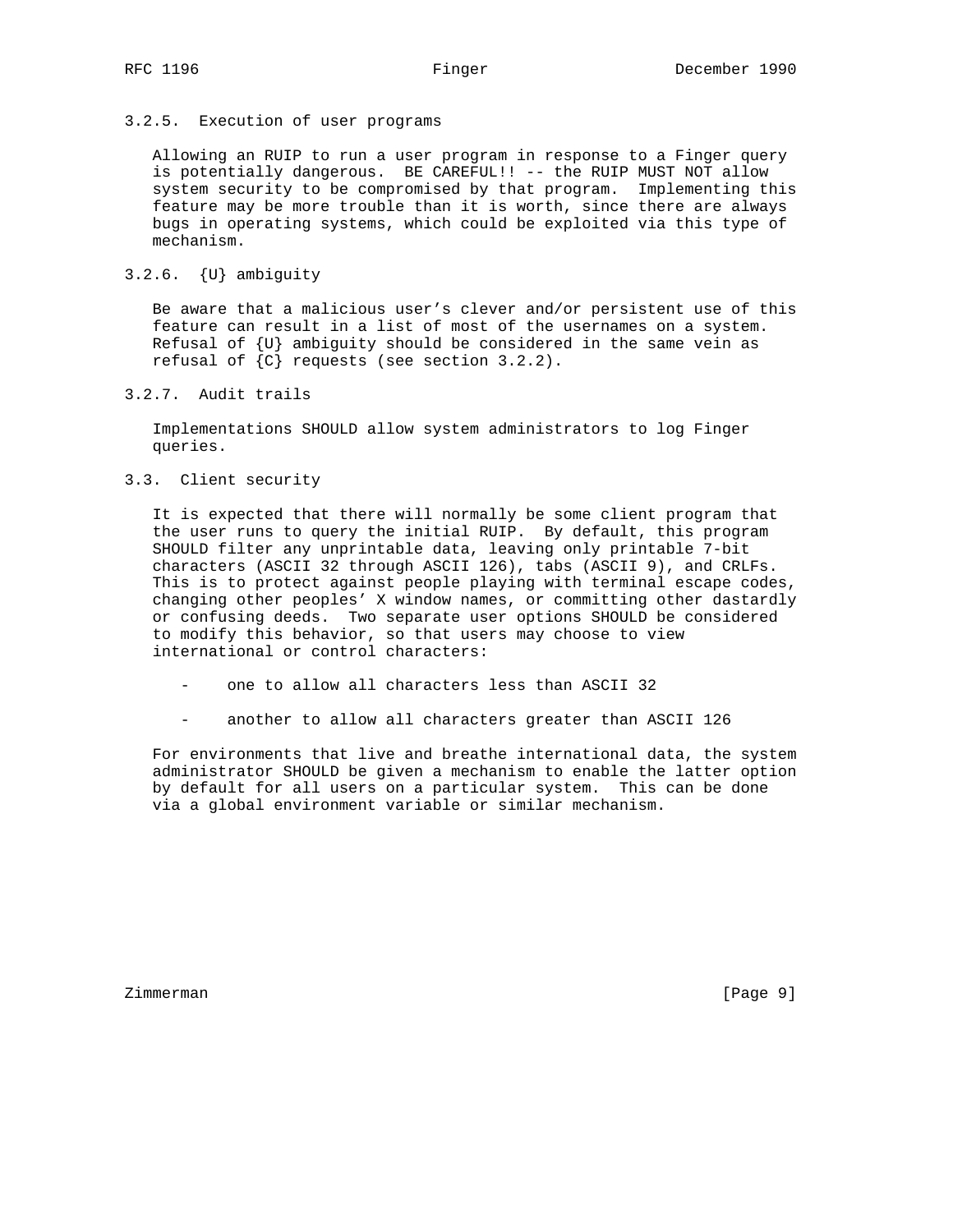4. Examples 4.1. Example with a null command line  $({c})$ Site: elbereth.rutgers.edu Command line: <CRLF> Login Name TTY Idle When Office rinehart Mark J. Rinehart p0 1:11 Mon 12:15 019 Hill x3166 greenfie Stephen J. Greenfiel p1 Mon 15:46 542 Hill x3074 rapatel Rocky - Rakesh Patel p3 4d Thu 00:58 028 Hill x2287 pleasant Mel Pleasant p4 3d Thu 21:32 019 Hill 908-932 dphillip Dave Phillips p5 021: Sun 18:24 265 Hill x3792 dmk David Katinsky p6 2d Thu 14:11 028 Hill x2492 cherniss Cary Cherniss p7 5 Mon 15:42 127 Psychol x2008 harnaga Doug Harnaga p8 2:01 Mon 10:15 055 Hill x2351 brisco Thomas P. Brisco pe 2:09 Mon 13:37 h055 x2351 laidlaw Angus Laidlaw q0 1:55 Mon 11:26 E313C 648-5592 cje Chris Jarocha-Ernst q1 8 Mon 13:43 259 Hill x2413 4.2. Example with name specified  $({U}{c})$ Site: dimacs.rutgers.edu Command line: pirmann<CRLF> Login name: pirmann and In real life: David Pirmann Office: 016 Hill, x2443 Home phone: 989-8482 Directory: /dimacs/u1/pirmann Shell: /bin/tcsh Last login Sat Jun 23 10:47 on ttyp0 from romulus.rutgers. No unread mail Project: Plan: Work Schedule, Summer 1990 Rutgers LCSR Operations, 908-932-2443 Monday 5pm - 12am<br>Tuesday 5pm - 12am Tuesday 5pm - 12am Wednesday 9am - 5pm

larf larf hoo hoo

 Thursday 9am - 5pm Saturday 9am - 5pm

Zimmerman [Page 10]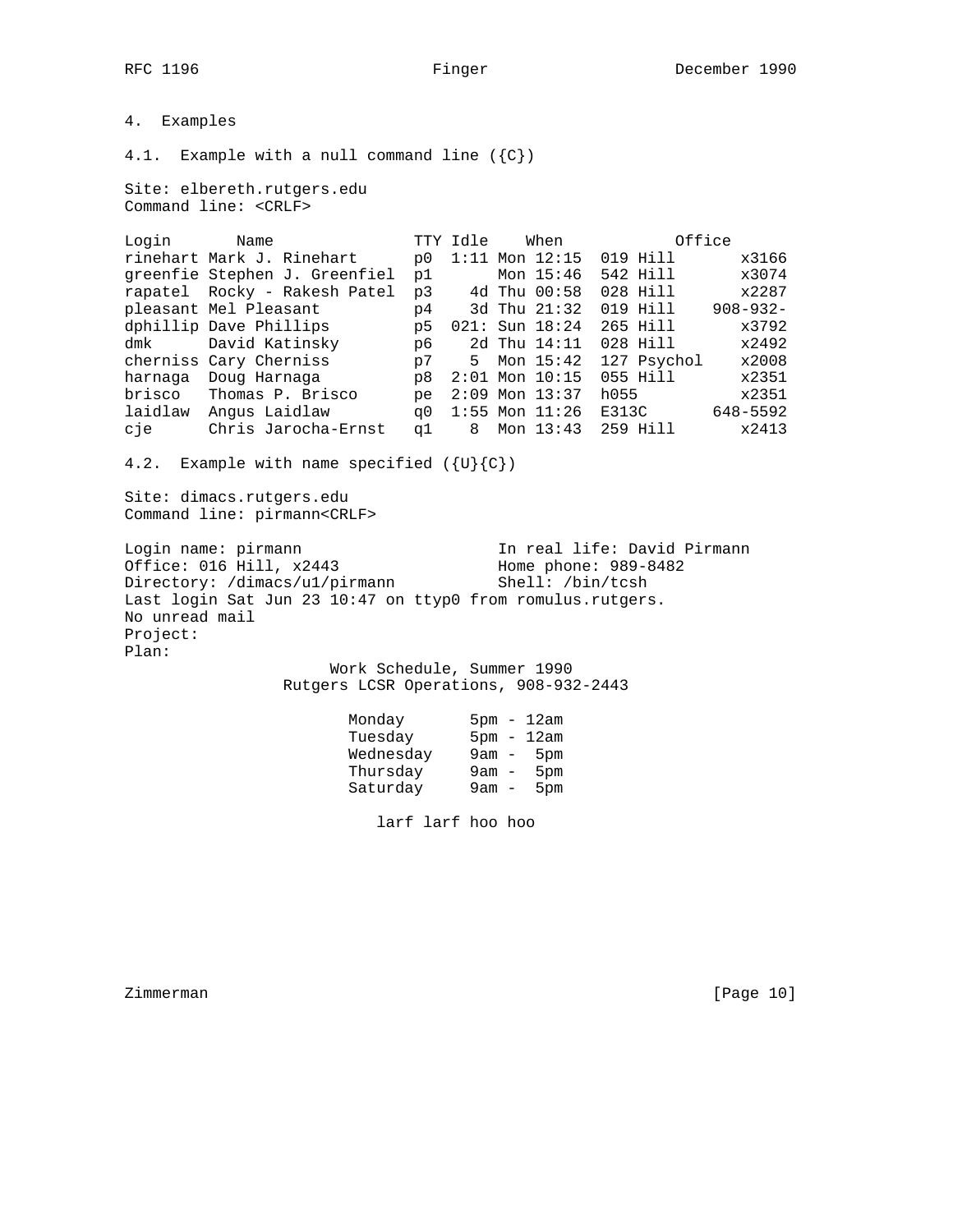4.3. Example with ambiguous name specified  $({U}{c})$ Site: elbereth.rutgers.edu Command line: ron<CRLF><br>Login name: spinner Login name: spinner In real life: Ron Spinner Office: Ops Cubby, x2443 Home phone: 463-7358 Directory: /u1/spinner Shell: /bin/tcsh Last login Mon May 7 16:38 on ttyq7 Plan: ught i ca n m a  $\mathbf{t}$  ... t I . . i ! m ! ! e p !pool l e H Login name: surak In real life: Ron Surak Office: 000 OMB Dou, x9256 Directory: /u2/surak Shell: /bin/tcsh Last login Fri Jul 27 09:55 on ttyq3 No Plan. Login name: etter **In real life:** Ron Etter Directory: /u2/etter Shell: /bin/tcsh Never logged in. No Plan. 4.4. Example of query type  ${Q2}$  ( ${U}{H}{H}{G}$ ) Site: dimacs.rutgers.edu Command line: hedrick@math.rutgers.edu@pilot.njin.net<CRLF> [pilot.njin.net] [math.rutgers.edu]<br>Login name: hedrick In real life: Charles Hedrick Office: 484 Hill, x3088 Directory: /math/u2/hedrick Shell: /bin/tcsh Last login Sun Jun 24 00:08 on ttyp1 from monster-gw.rutge No unread mail No Plan.

Zimmerman [Page 11]